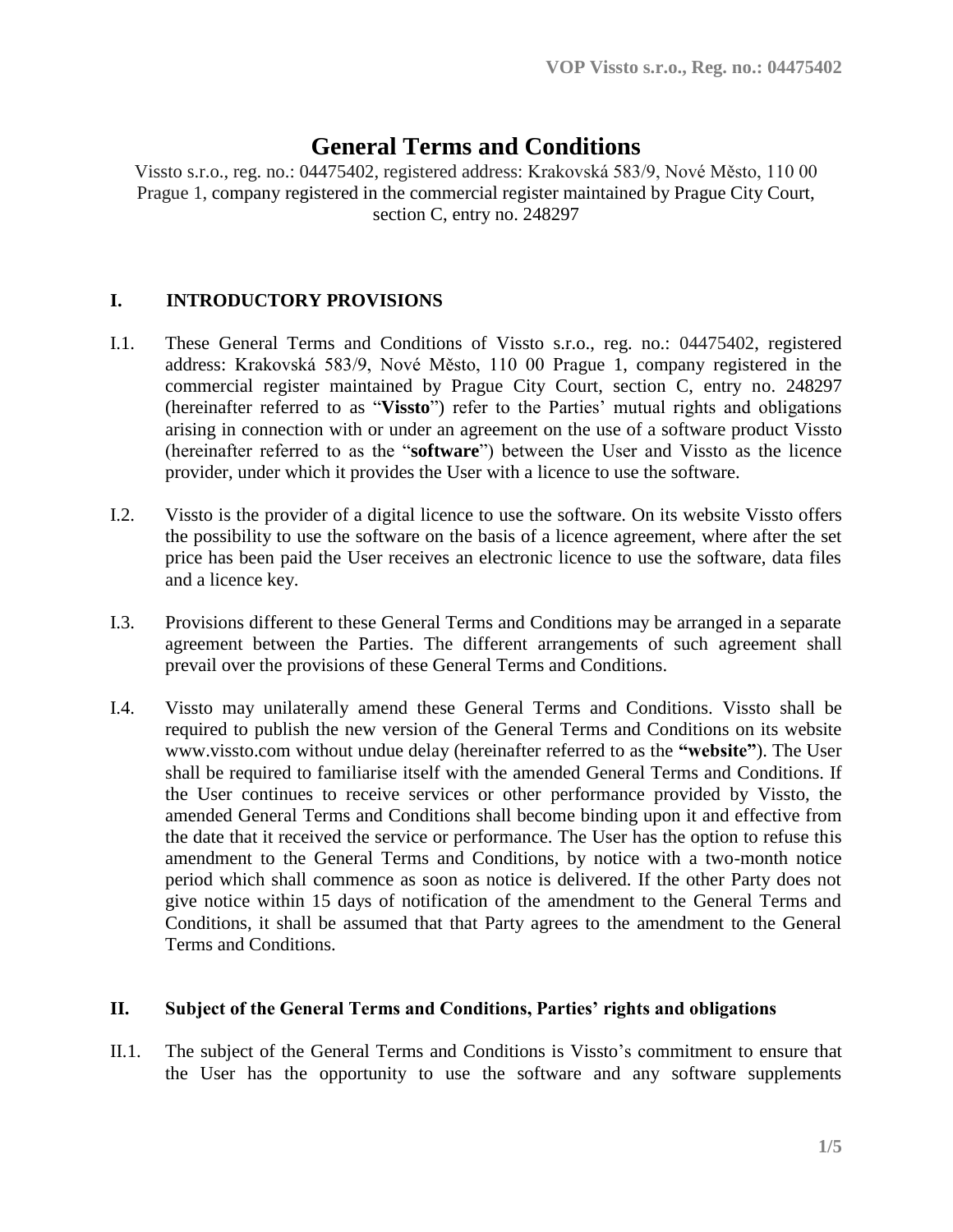(hereinafter also jointly referred to as the "**subject of the Agreement**") and the User's commitment to pay Vissto the contractual price for this opportunity to use the software.

- II.2. The user rights transferred by Vissto to the User in accordance with these General Terms and Conditions and the subsequent Licence Agreement concluded between Vissto and the User are limited exclusively to the User with the user rights to the extent of the respective End User Licence Agreement.
- II.3. A breach of the obligations under these General Terms and Conditions, as well as the unauthorised use, transfer or disclosure of the subject of the Agreement to a third party without the corresponding amendment to the agreement with Vissto is not permitted. In the event of a breach of these obligations Vissto shall have the right to immediately end the contractual relationship with the User and prevent it from continuing to use the software. Vissto shall also have the same right in the event of a breach of certain restrictions on the user rights resulting from the Licence Agreement and from these General Terms and Conditions.
- II.4. The use of the software is conditional on the conclusion of a Licence Agreement for the use of the software between the User and Vissto. This Agreement is concluded on the installation of the software.
- II.5. When using all the electronic content that it is provided with by Vissto, the User shall comply with the obligations set forth in these General Terms and Conditions, the Licence Agreement and copyright legislation. In the event that the User is in breach of such obligations, it shall be liable to pay damages. Furthermore, the User acknowledges that such conduct may be judged in accordance with criminal law.
- II.6. The User may not copy, distribute or in any way modify the purchased electronic content or otherwise duplicate it, make copies from it or otherwise dispose of it in violation of copyright or other legislation.

### **III. Vissto's warranties**

- III.1. Vissto guarantees that the software has the properties that the Parties have agreed upon and, in the absence of an arrangement, then such properties that Vissto has described or which the User expected in view of the nature of the software and according to Vissto's advertising.
- III.2. Vissto furthermore guarantees that the software is intended for the purpose for which it is listed and for which an item of this kind is usually used.

#### **IV. Consumer's withdrawal from the Licence Agreement**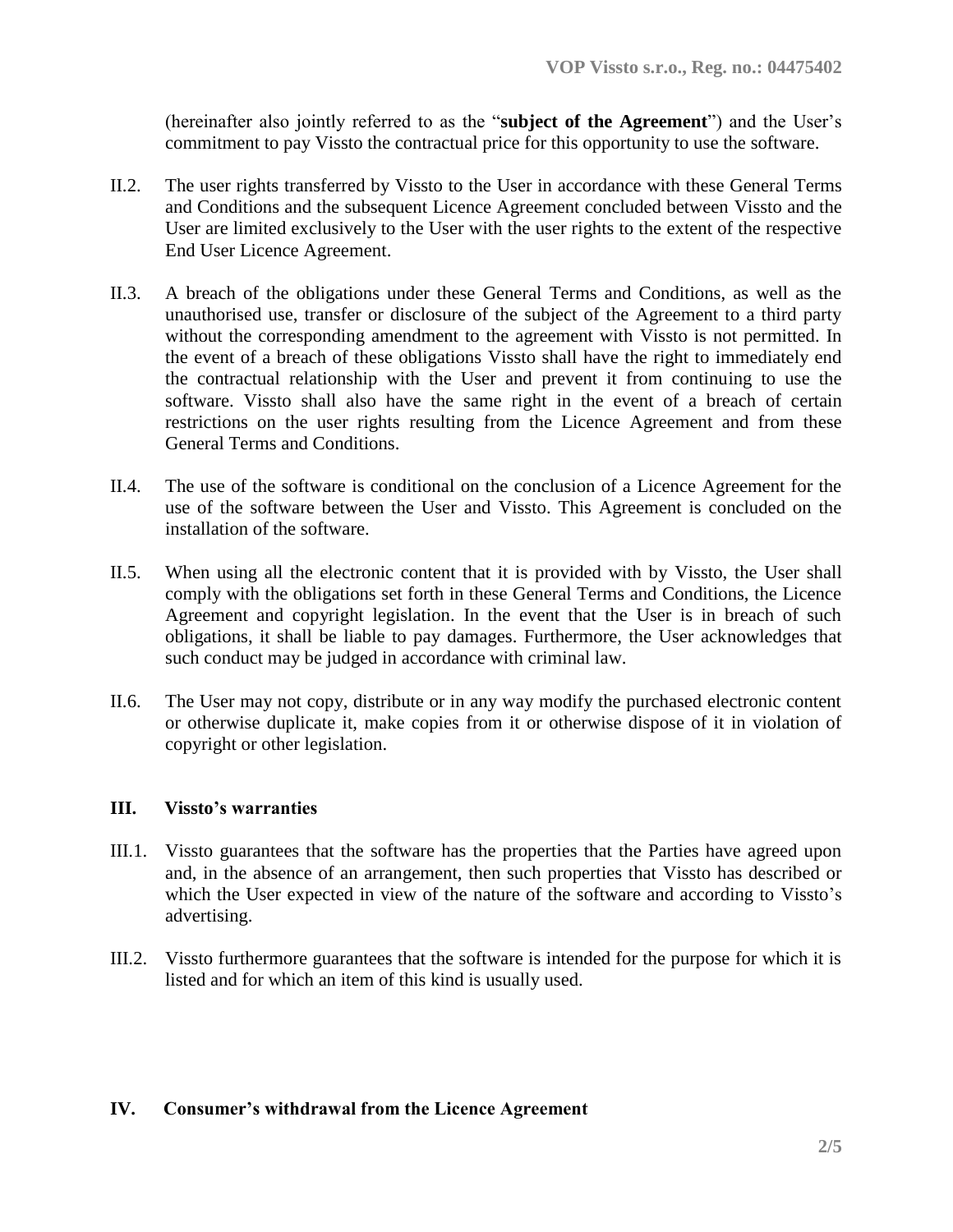- IV.1. If the user is a natural person consumer (hereinafter referred to as the **"consumer"**), he/she has the right after the Agreement has been concluded to withdraw from it remotely without a reason, within 14 days after the access data to download the software is sent. A user that gives its business name and/or registration number when ordering shall not be deemed a consumer according to these General Terms and Conditions.
- IV.2. The consumer may exercise the right to withdraw from the Agreement in a clear written communication sent to the email address info@vissto.com, or sent through a postal operator to Vissto's address. In the withdrawal notice the consumer shall clearly identify the subject of the Agreement, his/her name and address and the withdrawal date.
- IV.3. In the event of a valid and effective withdrawal from the Agreement by the consumer, the price paid for the use of the licence shall be refunded to the consumer by Vissto without undue delay, but within no more than 14 days. The amount shall be refunded to the account from which it was credited to Vissto's account to pay the invoice for the software licence. In the event of a valid and effective withdrawal from the Agreement by the consumer, the price paid for the use of the licence shall be refunded to the consumer by Vissto without undue delay, but within no more than 5 days. The amount shall be refunded to the account from which it was credited to Vissto's account to pay the invoice for the software licence.

## **V. Personal data protection**

- V.1. Vissto declares and guarantees that all the personal data provided by the User shall be considered confidential and shall be used solely for performance arising from the contractual relationship between Vissto and the User and Vissto's marketing purposes. In other cases it shall not otherwise be disclosed, provided to a third party or made otherwise available, except for Vissto's obligations regarding distribution or payment concerning the ordered product.
- V.2. Personal data that is voluntarily provided to Vissto by the User to fulfil an order shall be collected, processed and stored in accordance with applicable Czech laws, in particular Act No. 101/2000 Coll., on Personal Data Protection. The User grants Vissto its consent to collect and process this personal data in order to fulfil the subject of the concluded Agreement for Vissto's marketing purposes, in particular in order to send commercial messages and information regarding Vissto's goods, services or business to the User's electronic address, including through third parties until the User states in writing that it does not wish to be sent these messages, using an electronic contact form. The User agrees to cookies being stored on its computer.

## **VI. Order and prices**

VI.1. The specific prices for the individual products (types of software) are bindingly set on the website in the price list valid for the relevant period.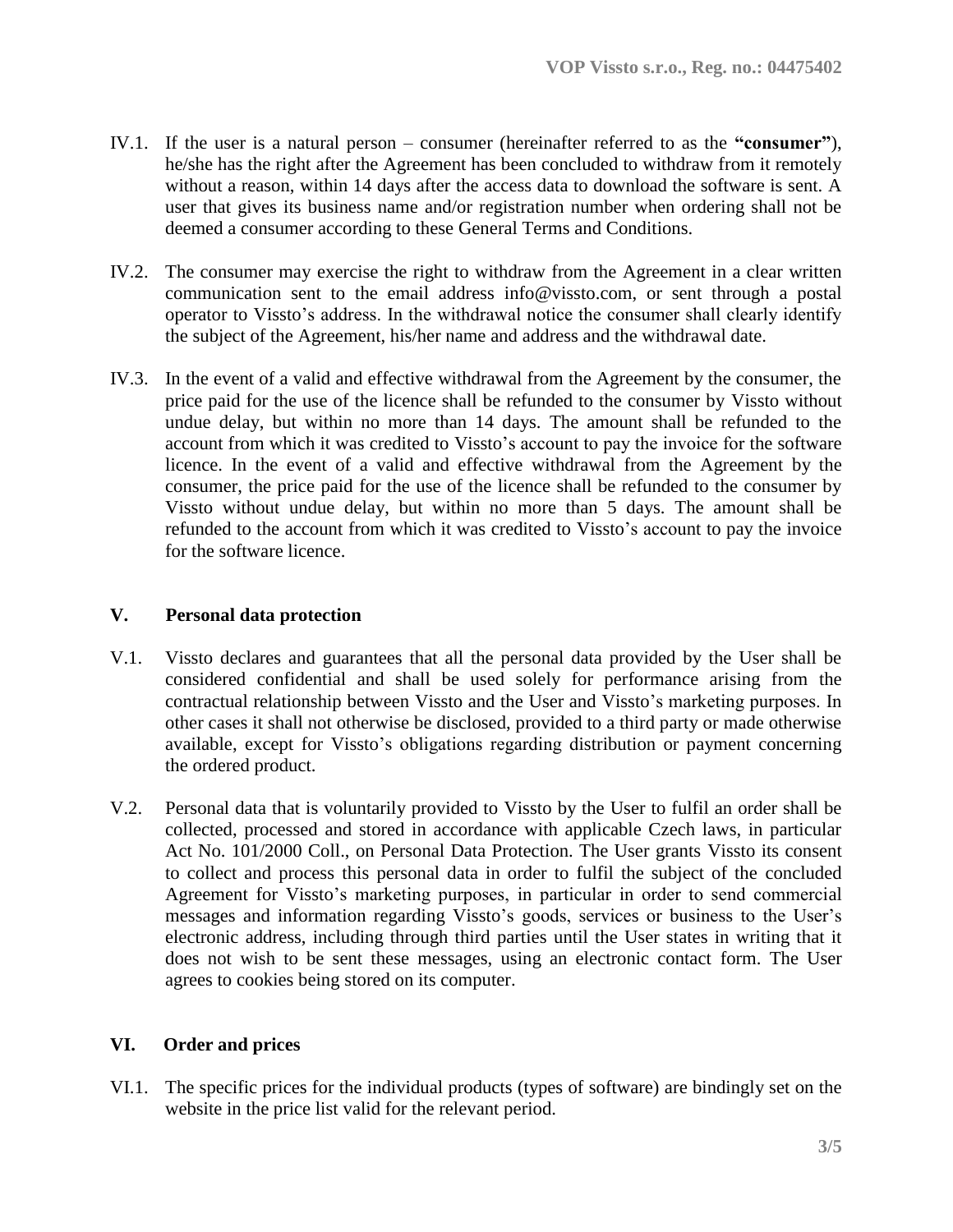- VI.2. The price shall also be indicated in the message confirming receipt of the order.
- VI.3. The User may make an order either (A) via the website's electronic interface or (B) in an email sent to the address info@vissto.com.
- VI.4. Once an order has been made the User shall be issued an invoice for payment of the licence fee (subject of the Agreement). The User may use the following payment terms to pay the fee: Direct transfer to the account stated on the invoice, PayPal, GoPay.
- VI.5. The User's billing details cannot be changed after the order has been sent.

#### **VII. Software delivery method**

- VII.1. The subject of the Agreement shall be delivered electronically.
- VII.2. After the licence fee has been paid in full, i.e. after payment has been credited to Vissto's account, the User shall be granted access to use the software by being sent access data to download it from the website that the User has been given, as well as the End User Licence Agreement, which shall be concluded when the software is installed, and it shall also be given the licence number and the licence activation key.
- VII.3. The access data shall be sent to the User no later than 3 business days after the full payment amount has been credited to Vissto's account.

#### **VIII. Final provisions**

- VIII.1. Relations and any disputes arising under the Agreement shall be resolved exclusively according to Czech law and shall be settled by the relevant Czech courts.
- VIII.2. These General Terms and Conditions and all contracts and agreements between Vissto and the User shall be concluded in Czech. If a translation of a text is made for the User's purposes, the interpretation of the General Terms and Conditions, contracts and agreements in Czech shall apply if there is a dispute over the interpretation of terms.
- VIII.3. The relevant provisions of the Copyright Act and other legislation governing the use of computer programs and databases and penalties for their illegal use are not affected by these General Terms and Conditions.
- VIII.4. If any provision of these General Terms and Conditions is invalid and unenforceable, this shall not affect the validity of the other provisions of these General Terms and Conditions, which shall remain valid and enforceable.
- VIII.5. These General Terms and Conditions do not impose any obligations on Vissto other than the obligations specifically mentioned in these General Terms and Conditions.